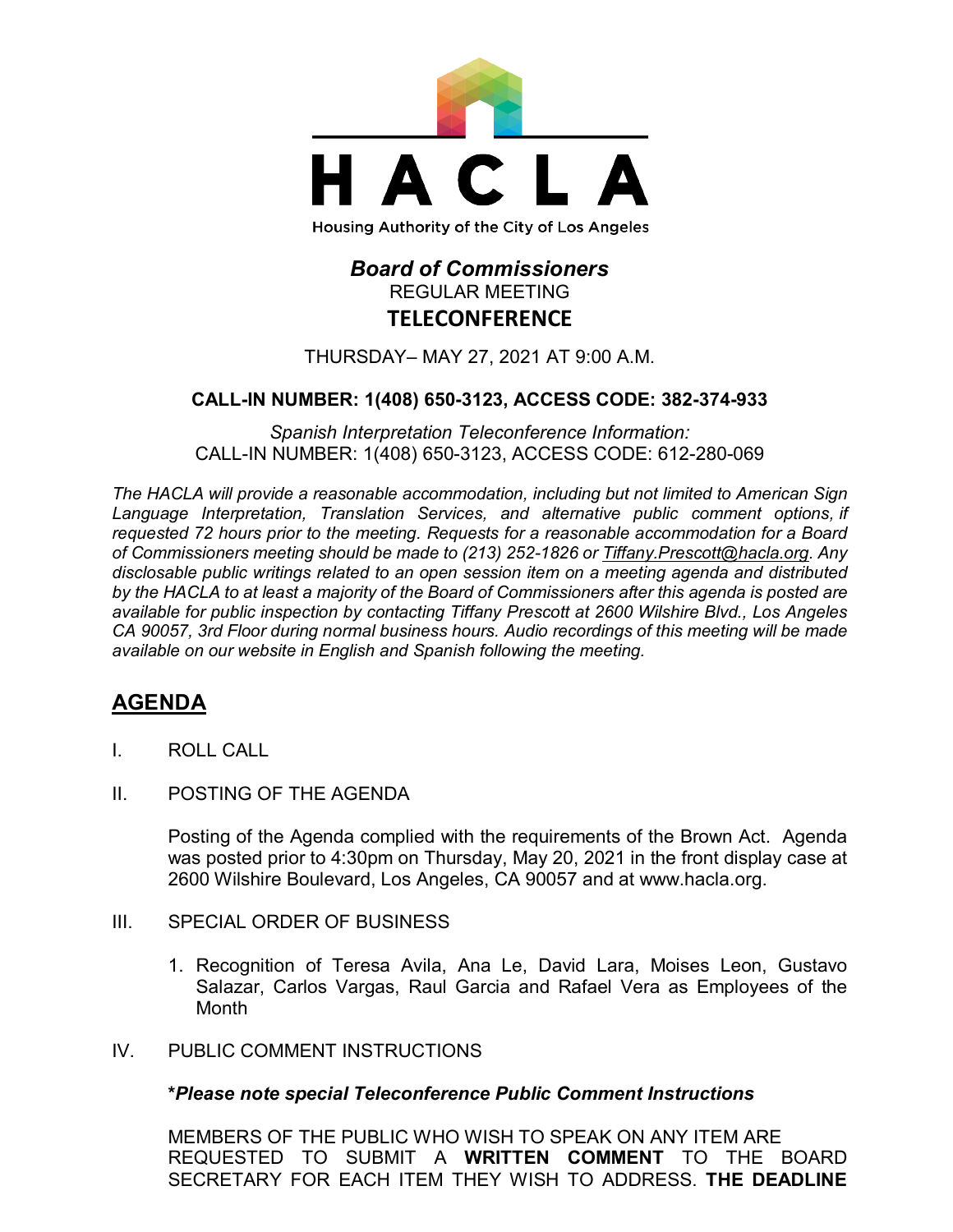**FOR WRITTEN COMMENTS IS WEDNESDAY, MAY 26, 2021 AT 12:00PM. ALL WRITTEN COMMENTS SHOULD BE SUBMITTED VIA EMAIL TO [TIFFANY.PRESCOTT@HACLA.ORG.](mailto:TIFFANY.PRESCOTT@HACLA.ORG) PLEASE MAKE SURE EMAIL INCLUDES NAME, AGENDA ITEM NUMBER, AND ADDRESS/ORGANIZATION FOR WHOM YOU REPRESENT. WE ALSO ASK THAT ALL COMMENTS BE LIMITED TO 500 WORDS OR LESS.** THE SECRETARY WILL PROVIDE ALL WRITTEN COMMENTS TO THE BOARD FOR REVIEW PRIOR TO THE MAY 27, 2021 BOC MEETING. THE SECRETARY WILL ALSO READ EACH PUBLIC COMMENT INTO THE RECORD AT THE TIME THE ITEM IS CONSIDERED.

THE PURPOSE OF PUBLIC COMMENT IS TO ALLOW THE PUBLIC TO ADDRESS THE BOARD AND THE BOARD IS INTERESTED IN HEARING FROM MEMBERS OF THE PUBLIC, STAKEHOLDERS AND INTERESTED PARTIES. HOWEVER, SPEAKERS ARE ASKED TO EXERCISE COURTESY AND CONSIDER THE RIGHTS OF OTHER SPEAKERS BY ADHERING TO THE SPECIAL TELECONFERENCE PUBLIC COMMENT INSTRUCTIONS AND IF POSSIBLE REFRAIN FROM UNNECESSARY REPETITION IN THEIR COMMENTS.

- V. PRESIDENT AND CEO ADMINISTRATIVE REPORT
	- 1. Monthly Oral Report

## VI. BOARD BUSINESS ITEMS

- A. Items for Discussion
	- 1. Election of the Vice Chairperson of the Board of Commissioners

Contact: James Johnson, General Counsel

2. Appointment of One Commissioner of the Housing Authority of the City of Los Angeles to Fill a Vacancy on the Boards of Directors of LOMOD Bunker Hill Housing Development Corporation, Housing Opportunity Corporation, Los Angeles LOMOD West, Inc., Los Angeles LOMOD South, Inc., La Cienega LOMOD , Inc., New Vision Assets, Inc., Los Angeles Section 8 Apperson LOMOD Corporation-8, Los Angeles Section 8 Browning LOMOD Corporation-3, Los Angeles Section 8 Coronado LOMOD Corporation-2, Los Angeles Section 8 Jefferson LOMOD Corporation, Los Angeles Section 8 Juanita LOMOD Corporation-8, Los Angeles Section 8 Manhattan LOMOD Corporation-5, and Los Angeles Section 8 Simpson LOMOD Corporation-6 (Collectively, The "Corporations")

Contact: Tina Smith-Booth, Director of Asset Management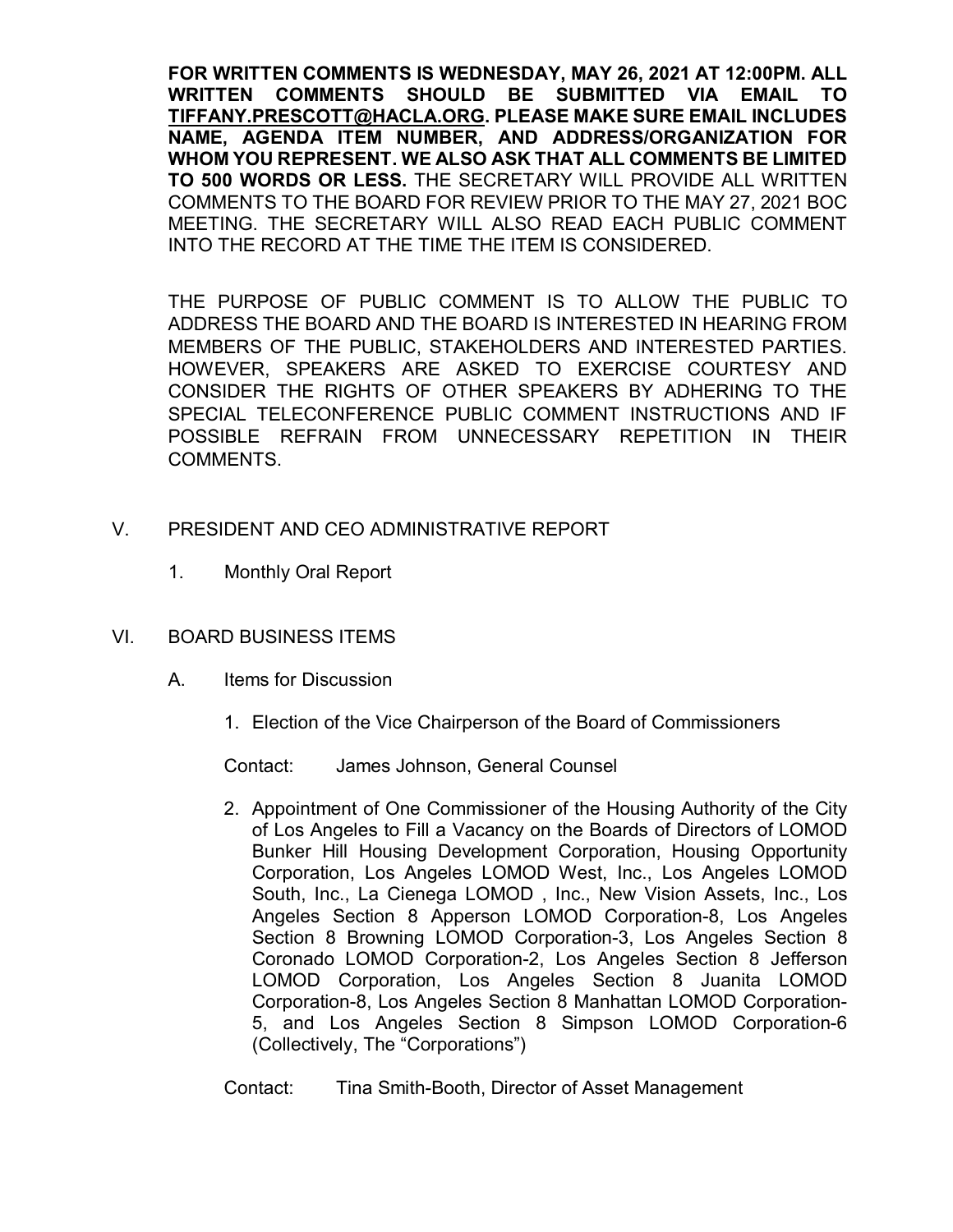3. Proposed Resolution Naming and Appointing One (1) Commissioner of the Housing Authority of the City of Los Angeles to Fill a Vacancy on the Board of Directors for the Los Angeles LOMOD Corporation

Contact: Connie Loyola, Director of Los Angeles LOMOD Corporation

- 4. Proposed Resolution Authorizing the President and CEO, or Designee, to Execute Any and All Contracts/Documents, Including Any Agreements with the Los Angeles Continuum of Care (CoC) and Other Partnering Agencies, Required to Administer the Emergency Housing Voucher Program
- Contact: Margarita Lares, Chief Program Officer Carlos VanNatter, Director of Section 8
- 5. Proposed Resolution Approving and Adopting the Fiscal Year 2021 Midyear Operating Budget Modification, Authorizing the President and CEO, or Designee, to Execute Any Required Budget Documents, Including Annual Contributions Contracts as Amended, and to Award and Execute All Required Contract Documents
- Contact: Marlene Garza, Chief Administrative Officer
- 6. Proposed Resolution Authorizing Dedication of Nine hundred Ninety-Two (992) Section 8 Project-Based Vouchers to Eighteen (18) Permanent Supportive Housing Projects Selected Pursuant to Project-Based Voucher ("PBV") Notice of Funding Availability ("NOFA") No. HA-2021- 24 and Authorizing the President and CEO, or Designee, to Execute Any and All Contracts/Documents Required for the Program

Contact: Carlos VanNatter, Director of Section 8

7. Proposed Resolution to Authorize the Housing Authority of the City of Los Angeles to Submit Multiple Applications to the State of California's Homekey Program on its Own Behalf As Well As in Collaboration with the City of Los Angeles to Further the Goal of Expanding Options for Deeply Affordable Permanent and Interim Housing Solutions in the City of Los Angeles and to Authorize the President and CEO, or Designee, to Procure and Commit Resources, Execute Related Documents and Agreements and to Undertake Various Actions in Connection Therewith

Contact: Jenny Scanlin, Chief Strategic Development Officer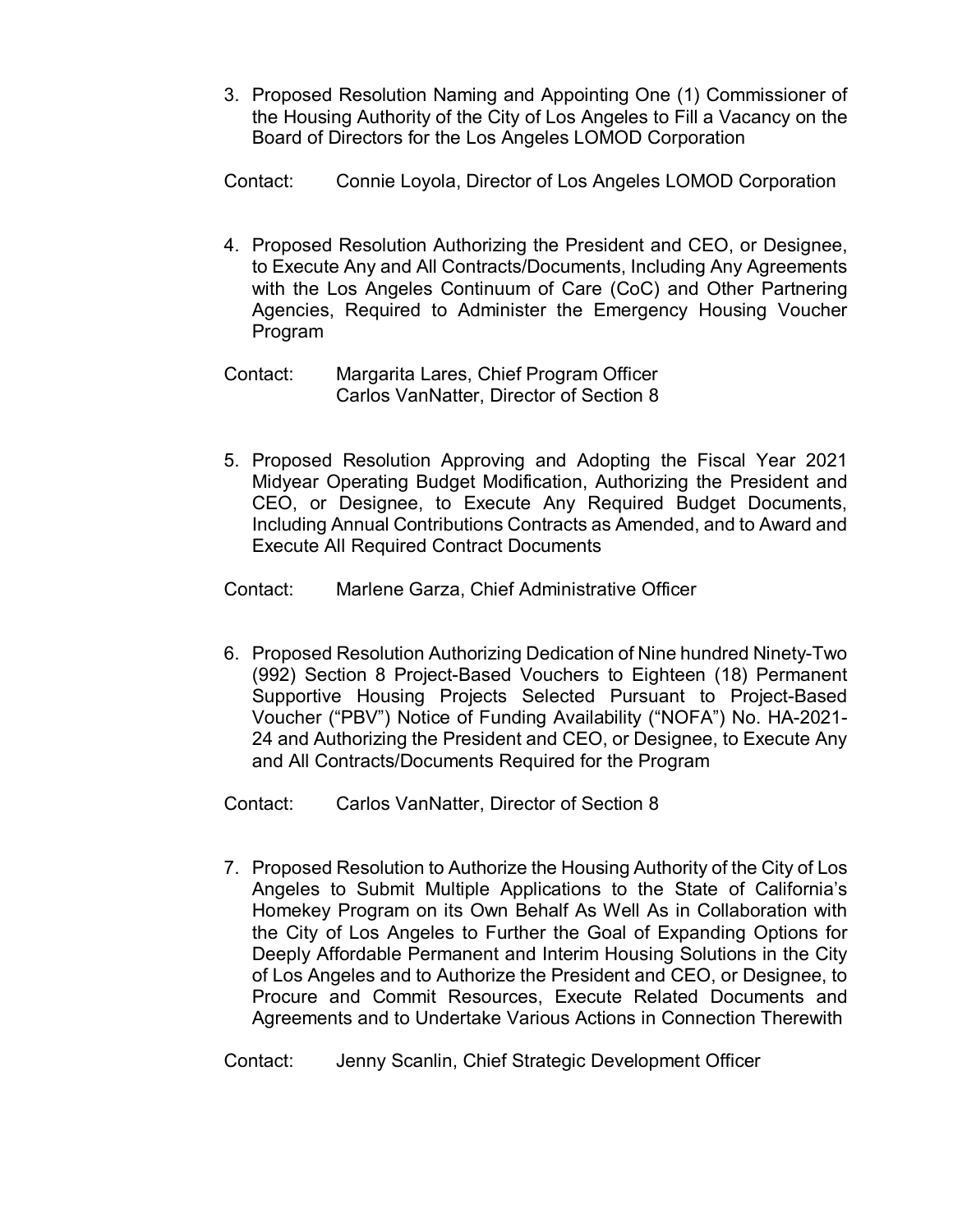8. Proposed Resolution Authorizing the Housing Authority of the City of Los Angeles to Submit Applications for the State of California's CDBG – Coronavirus 2021 Homekey Set-Aside Program with the City of Los Angeles and Enter Into Related Sub-Recipient Agreements with the City of Los Angeles to Receive Up to \$6,950,000 for the Conversion of Three Project Homekey Sites to Permanent Housing As Well As Enter Into Construction Contracts to Complete Rehabilitation Work and Authorize the President and CEO, or Designee, to Undertake Various Actions in Connection Therewith

Contact: Jenny Scanlin, Chief Strategic Development Officer

B. Consent Items

Routine business items are assigned to the consent agenda. These items will be approved by the Board in one motion. A Commissioner may request any consent agenda item be removed, discussed or acted upon separately. Items removed from the consent agenda for separate action will be considered in the "Excluded Consent Items" section below.

1. Proposed Resolution Authorizing the President and CEO, or Designee, to Purchase One Year of Automobile Liability Insurance Coverage from the Housing Authority Insurance Group and Execute Related Documents

Contact: Annie Markarian, Director of Labor and Employee Relations

2. Proposed Resolution Authorizing the President and CEO, or Designee, to Accept the Clean Mobility Options Pilot Program Awarded by California Climate Investments in the Amount of \$1 Million to Be Used Towards an Electric Vehicle Lending Library Serving HACLA Section 8 Clients Enrolled in the Family Self-Sufficiency Program, and Execute Agreements and Documents Required to Initiate Work Under the Award

Contact: Jenny Scanlin, Chief Strategic Development Officer

- C. Excluded Consent Agenda Items
- D. Agenda Items for Future Board of Commissioner Meetings

Commissioners may direct staff to add agenda items for future Board meetings.

### VII. GENERAL PUBLIC COMMENT

MEMBERS OF THE PUBLIC WHO WISH TO SPEAK ON ANY NON-AGENDIZED PUBLIC INTEREST ITEM CAN ADDRESS THE BOARD DURING THE GENERAL PUBLIC COMMENT PERIOD